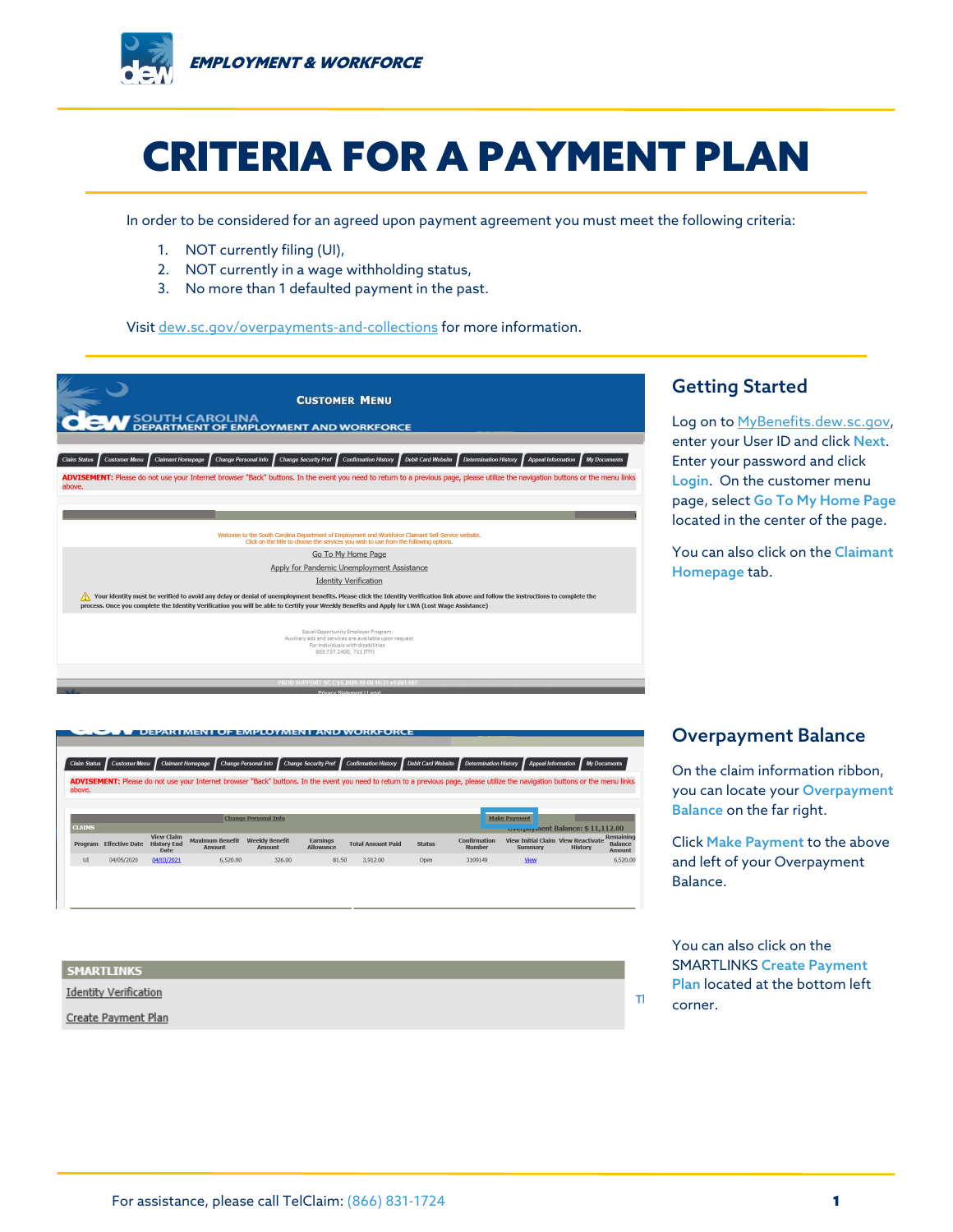

| <b>Claim Status</b><br>above. | ADVISEMENT: Please do not use your Internet browser "Back" buttons. In the event you need to return to a previous page, please utilize the navigation buttons or the menu links                                                |  |                                                 |  | <b>My Documents</b> |
|-------------------------------|--------------------------------------------------------------------------------------------------------------------------------------------------------------------------------------------------------------------------------|--|-------------------------------------------------|--|---------------------|
|                               |                                                                                                                                                                                                                                |  |                                                 |  |                     |
| <b>Payment Options</b>        |                                                                                                                                                                                                                                |  |                                                 |  |                     |
|                               | Outstanding Balance: \$11,112.00 Minimum Payment: \$489.00                                                                                                                                                                     |  |                                                 |  |                     |
| for making your payment.      | One-Time Payment : By clicking this link, you will be directed to SCDEW?s payment portal where you will be able to make a payment by credit card, debit card or e-check. Once you are at the portal, please follow the instruc |  |                                                 |  |                     |
| repayment.                    | Payment Agreement : Click this link if you would like to schedule reqular payments through an installment pay agreement with SCDEW. This link will also allow you the option of choosing voluntary wage withholding as method  |  |                                                 |  |                     |
|                               |                                                                                                                                                                                                                                |  |                                                 |  |                     |
|                               |                                                                                                                                                                                                                                |  |                                                 |  |                     |
|                               |                                                                                                                                                                                                                                |  |                                                 |  | Cancel              |
|                               |                                                                                                                                                                                                                                |  | PROD SUPPORT SC CSS 2020-10-08 10:33 v1.001.687 |  |                     |
|                               |                                                                                                                                                                                                                                |  |                                                 |  |                     |

| Initial Overpayment : 4752.00                                                                                                                                                                                                                                                                                                                                                                                                                                 | <b>Balance: 4752.00</b>      | Penalty $: 0.00$             | Interest: $0.00$            |  |  |  |  |
|---------------------------------------------------------------------------------------------------------------------------------------------------------------------------------------------------------------------------------------------------------------------------------------------------------------------------------------------------------------------------------------------------------------------------------------------------------------|------------------------------|------------------------------|-----------------------------|--|--|--|--|
| <b>Authorization Date:</b><br>(MM/DD/YYYYY)                                                                                                                                                                                                                                                                                                                                                                                                                   | *Payment<br>$\mathsf{Dav}$ : | *Minimum<br>Payment : 144.00 | <b>Recurring Payment:</b> □ |  |  |  |  |
| □ I would like to voluntarily have my wages deducted from my current employer                                                                                                                                                                                                                                                                                                                                                                                 |                              |                              |                             |  |  |  |  |
| I understand that regardless of this agreement my state income tax refund will be intercepted and applied to this overpayment until the debt is paid in full. I further<br>understand that the terms of this agreement apply to only to my civil liability to repay this overpayment. This agreement does not affect a disqualification or referral for<br>criminal prosecution under the Employment and Workforce law or any other state and/or federal law. |                              |                              |                             |  |  |  |  |

and the event I apply for and become eligible to receive universe that we are entry of ceasuration.<br>The the event I apply for and become eligible to receive unemployment insurance benefits in the future. I understand this

. By checking this box, I certify that I have read and fully understand the conditions and terms of this agreement as set forth above.

Submit Cancel

## Payment Plan Options

Once you click Make Payment, you will be taken to the Payment Option screen.

If you have not setup a payment plan you will be provided with two options:

- 1. One-Time Payment
- 2. Payment Agreement Once your payment agreement is setup you will only be provided with the One-Time Payment Option.

*\*In order to prevent future collection activity you must be in a current and active payment agreement.*

# Overpayment: Payment Agreement

Click Payment Agreement. You will be taken to the Overpayment: Payment Agreement screen which will display the following fields:

- a. Initial Overpayment (Pre-Filled)
- b. Current Balance (Pre-Filled)

- c. Penalty (33% Penalty for Fraud)
- d. Interest

 $\sim$  100  $\pm$  100

- e. Authorization Date (Date Agreement was submitted)
- f. Payment Date (Due date that you would like your payment due each month (1-25 only, 1<sup>st</sup> payment must be made within 30 days of payment plan request))
- g. Minimum Payment (Pre-Filled for additional payment options, please visit dew.sc.gov/ individuals/manage-your-benefits/overpayments-new for alternate payment options).
- h. Recurring Payment OPTIONAL (Only check this box if you would like to setup a monthly Electronic Funds Transfer).
	- a. Only able to withdraw twice a month on the 1<sup>st</sup> and/or 16<sup>th</sup>.
	- b. Required Payment Agreement will be mailed for execution and will require the return of a voided check or letter on Bank letterhead with your Routing # and Account # provided.
- i. Voluntary Wage Deduction Statement OPTIONAL (only check this box if you would like to have your payment deducted from your paycheck).

□ I would like to voluntarily have my wages deducted from my current employer

- a. Employer must agree
- b. Payments will be deducted per pay period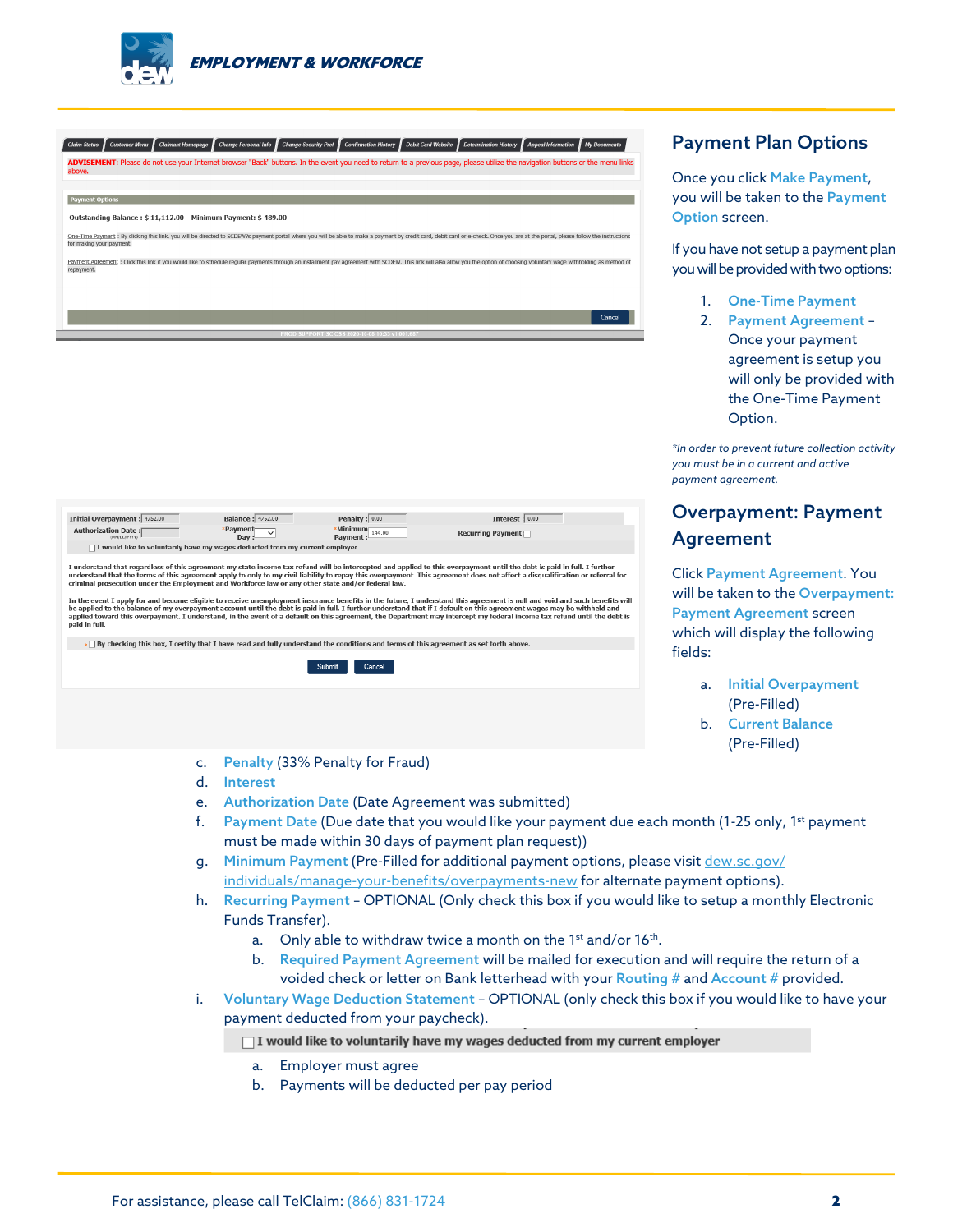

|                                                                                             | ---         |  |  |  |  |  |
|---------------------------------------------------------------------------------------------|-------------|--|--|--|--|--|
| – – <b>r</b><br>T would like to voluntarily have my wages deducted from my current employer |             |  |  |  |  |  |
| * Name of Employer :                                                                        | Q           |  |  |  |  |  |
| *Employer Address:                                                                          |             |  |  |  |  |  |
|                                                                                             |             |  |  |  |  |  |
| *City:                                                                                      |             |  |  |  |  |  |
| *State:                                                                                     | $\check{ }$ |  |  |  |  |  |
| $*$ Zip:                                                                                    |             |  |  |  |  |  |
| *Contact Person:                                                                            |             |  |  |  |  |  |
| *Title:                                                                                     |             |  |  |  |  |  |
| *Phone:                                                                                     | Fax:        |  |  |  |  |  |
| Email:                                                                                      |             |  |  |  |  |  |

- c. You must provide the following information to us:
	- 1. Name of Employer
	- 2. Employer Address
	- 3. City
	- 4. State
	- 5. Zip
	- 6. Contact Person
	- 7. Title
	- 8. Phone (Employer Contact)
	- 9. Email

I understand that regardless of this agreement my state income tax refund will be intercepted and applied to this overpayment until the debt is paid in full. I further<br>understand that the terms of this agreement apply to o

Chininal prosecution under the employment and workioute law or any other state and or redeal law.<br>In the event I apply for and become eligible to receive memployment insurance benefits in the further, I understand this agr

- < By checking this box, I certify that I have read and fully understand the conditions and terms of this agreement as set forth above.



#### Conditions & Terms

Check the Conditions and Terms once you have read and agreed to the terms.

Click Submit or Cancel.

- Submit This will submit the request for payment agreement approval to DEW.
- Cancel This will cancel your payment agreement request and DEW will not be notified of a request for a payment plan.

# Confirmation

If your payment agreement has been successfully submitted, you will receive the following message.

Clicking the Continue button will take you back to the home page.

| Your Payment Agreement has been submitted!                                                           |  |  |  |  |  |
|------------------------------------------------------------------------------------------------------|--|--|--|--|--|
| Once the Payment Agreement is processes and confirmed you will see the change on the following bill. |  |  |  |  |  |
| Continue                                                                                             |  |  |  |  |  |